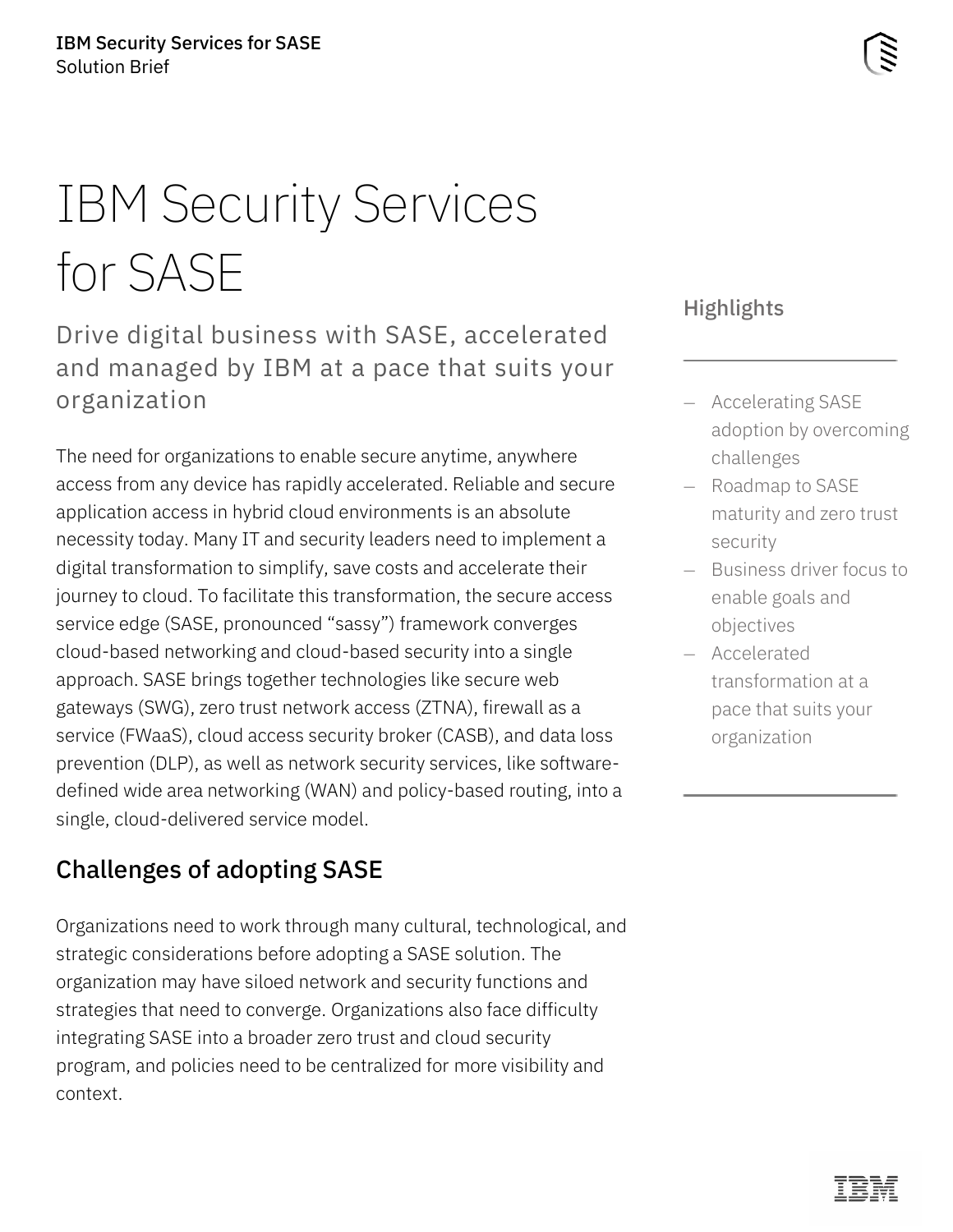# How IBM Security Services can help

IBM Security can help organizations transform their network security, applying zero trust best practices tailored to dynamic business needs. An end-to-end SASE solution by IBM Security includes advisory services, design and integration, global managed security services, application onboarding and zero trust embedded for more context, visibility and insight.

SASE and cloud specialists help to address implementation challenges by creating a phased adoption plan grounded in zero trust best practices. IBM Security delivery experts help to create governing processes and align policies to facilitate transformation.



Build a SASE adoption roadmap at a pace that suits your organization

IBM Security then collaboratively works with clients to align organizational business drivers, such as remote access, secure application access, mergers and acquisitions, and the journey to cloud transformation, to a desired SASE maturity outlined previously.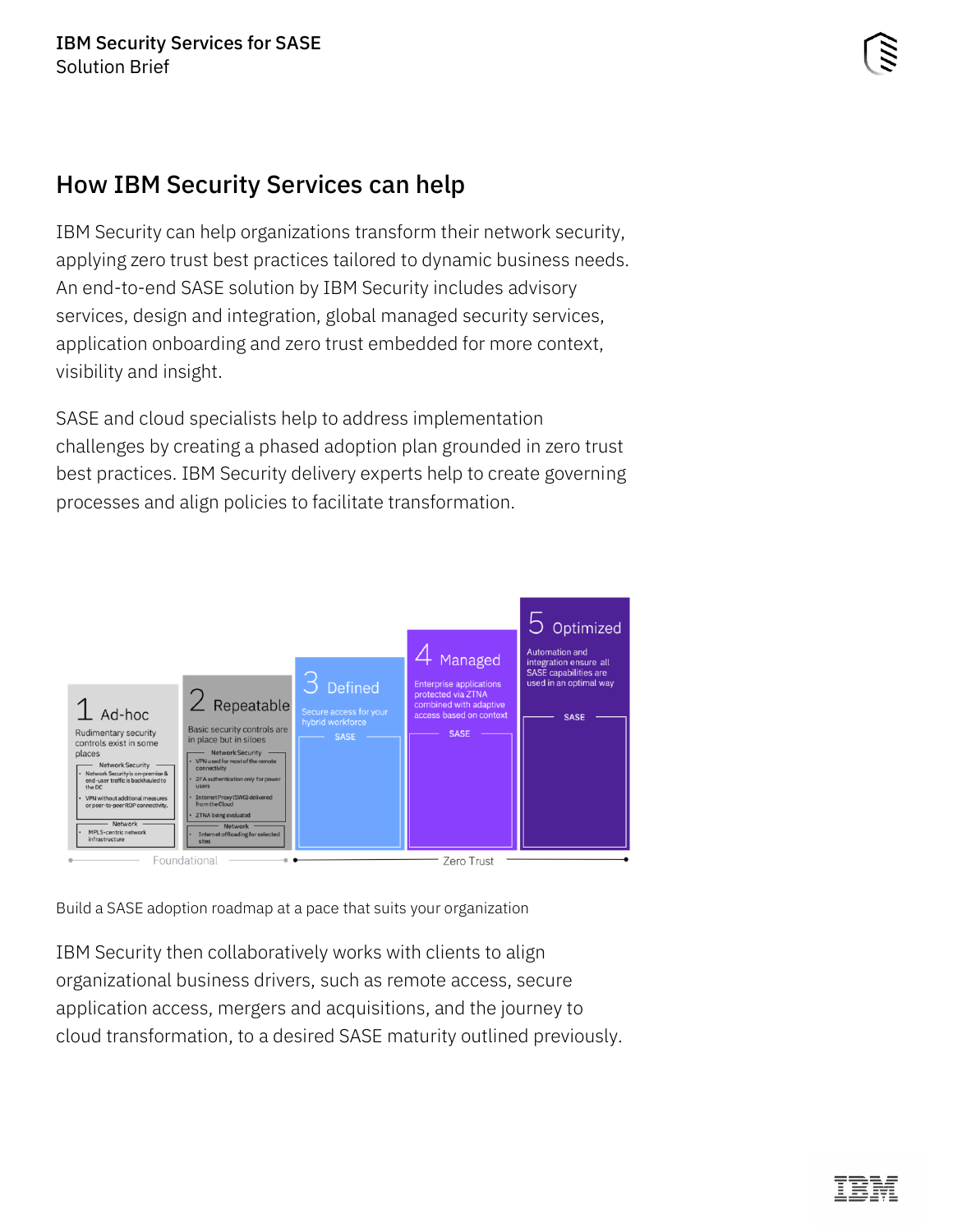# Business drivers to help accelerate SASE adoption

IBM Security Services supports transformation with end-to-end network security anytime, anywhere.

## Hybrid workforce access and VPN replacement

IBM can architect a zero trust network access solution which will replace outdated VPN connectivity, enables increased protection and faster, seamless user experiences.

- Remote users can access applications and data in multi-cloud environments and minimize risk of data loss
- Faster and more seamless user experiences when accessing applications and resources from anytime, anywhere

## Secure 3rd party access and Mergers & Acquisition acceleration

IBM can develop a solution that allows organizations to define and extend internal workforce policies to contractor and third-party users, as well as accelerating mergers & acquisitions.

- Equivalent level authentication for contractor and third parties
- Protected cross-company collaboration by providing access management and restriction at scale
- Individual policies per user, group and application
- Integration of Identity Providers (IdP) ensures fast businessas-usual operations without major disruption for either party during mergers & acquisitions
- Access management utilizing both companies' existing identity provider solutions
- Smooth transition, faster access and easy network integration for both or multiple companies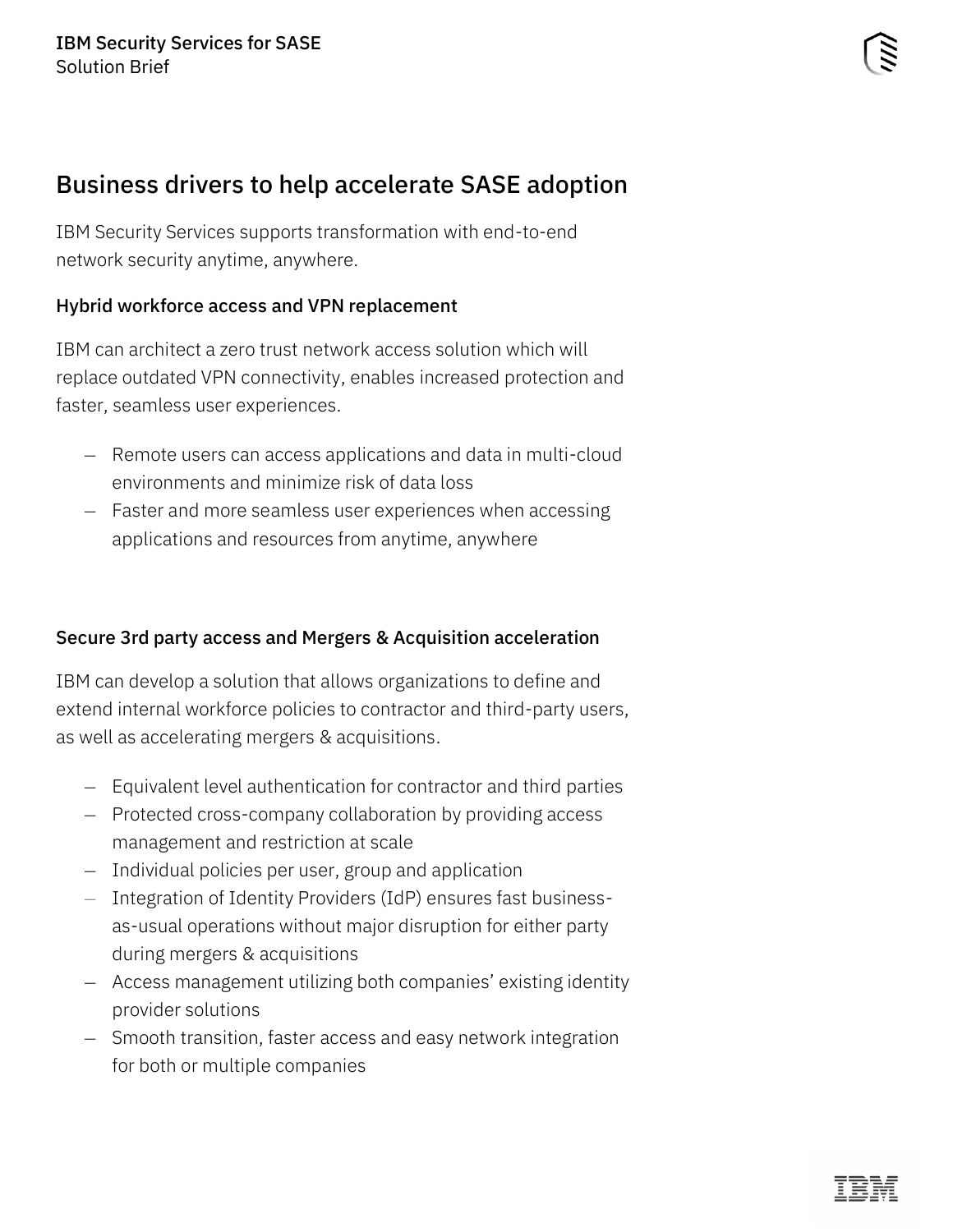#### Secure cloud, digital, and network transformation

IBM can help organizations transform their enterprise from a traditional model to a cloud-based framework as part of their overall SASE implementation strategy.

- End-to-end network security from the edge to the cloud
- Seamless cloud-based networking integration (FWaaS and SD-WAN)
- Cost-savings through internet offloading and lower latency
- Integration and change management of SASE solution with complex customer environments and operational systems

#### Cyberthreat protection

IBM can help organizations protect against cyberthreats, such as ransomware or wipe-out attacks.

- Holistic threat detection and response throughout all domains (on-premise, Private Cloud, Public Cloud, SaaS)
- Faster time-to-recovery in case of attack through response across all domains
- Flexible options for threat integration (IBM-managed, clientmanaged, threat insights delight)
- Reduced threat surface by isolating users and applications and making them invisible to attackers

#### Data protection

IBM can help organizations secure their data from internal or external threat actors through a combination of preventive technologies.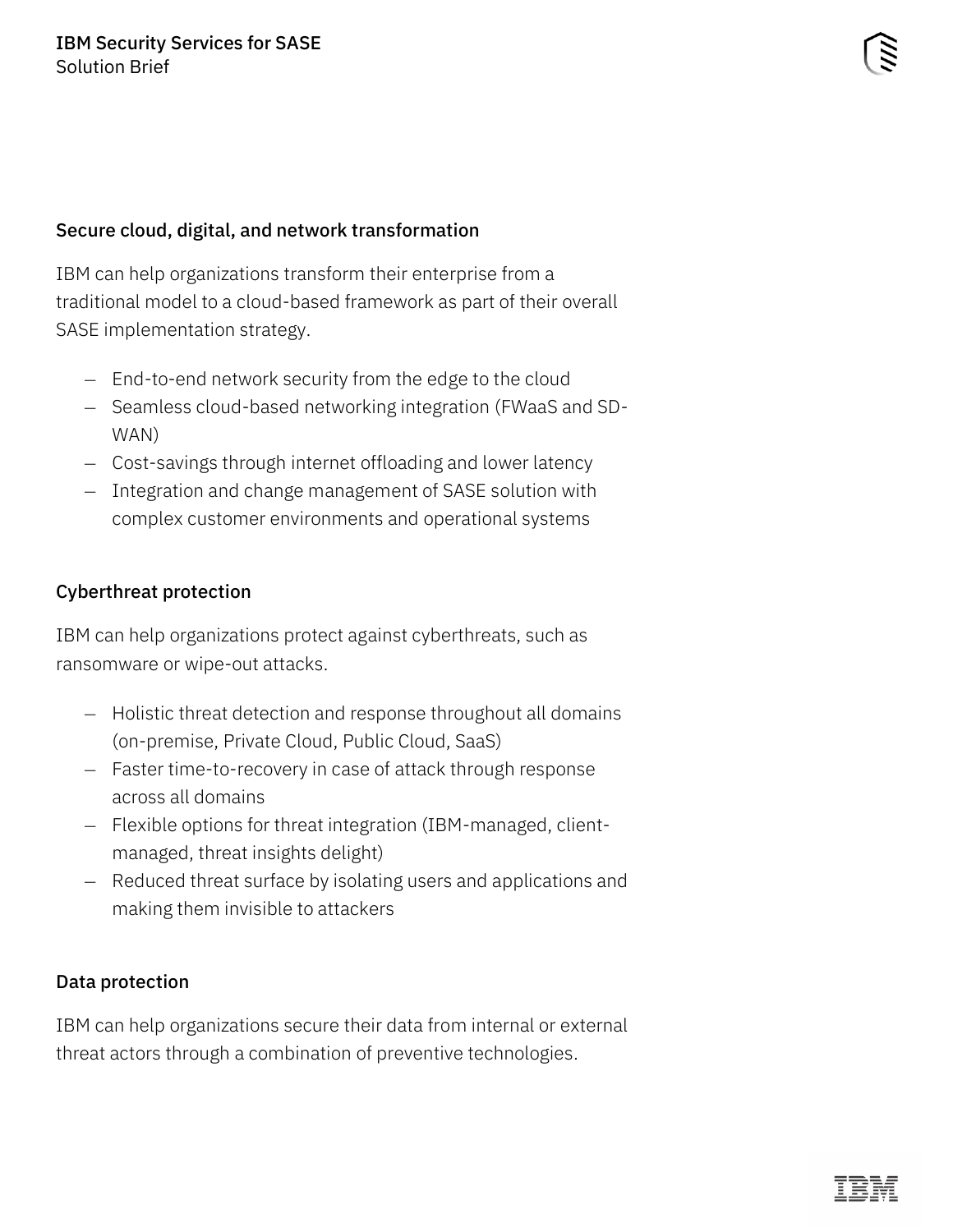- Configuration of in-line CASB and DLP policies for users, servers, workloads, IoT and OT Systems
- Configuration of out-of-band CASB APIs and RBI policies
- Managed Services help prevent false positives

## 5G, Edge and IoT protection

IBM can help enable edge computing to receive branch-to-cloud protection and organizations can use integrated edge computing security from the complete SASE solution

- Edge computing: branch-to-cloud protection
- Integrated edge computing security enabling additional IoT use cases

Finally, your transformation is supported by IBM Security at a pace that suits your organization. SASE doesn't have to be a rip and replace model. IBM Security can help integrate existing tools into a simplified network security architecture. The breadth of IBM Security's zero trust and cloud security expertise coupled with strong management and advisory can help drive a successful implementation.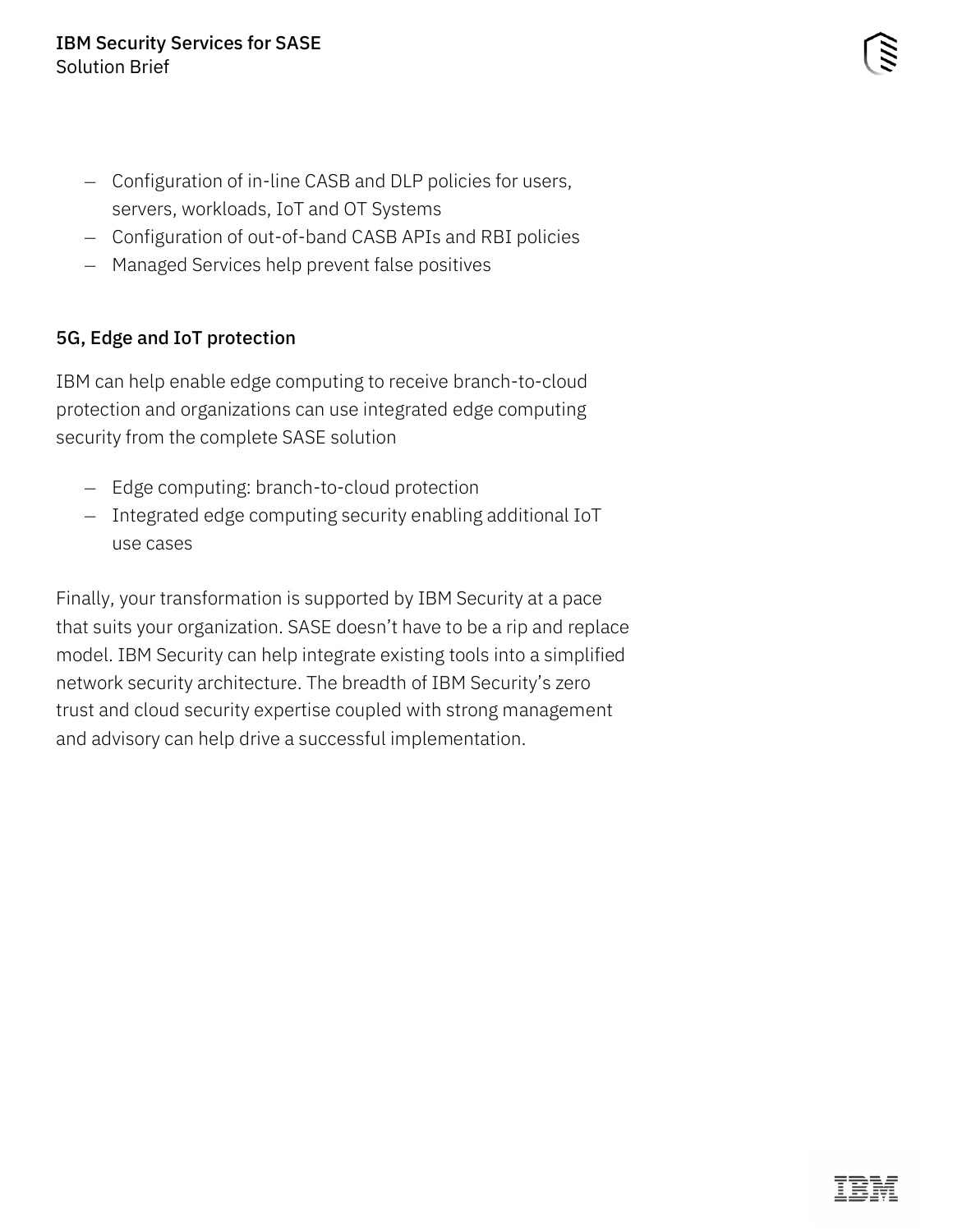# Why IBM Security Services for SASE?

IBM Security Services for SASE enables your users and third parties to securely access applications, remotely and in the cloud, anytime and anywhere. IBM Security can advise you on your current and designs, implements, and manages the Zscaler solution, helping you accelerate your network security transformation, strengthen zero trust security posture as well as continuously protect access to key enterprise applications.

# Benefits IBM Security can deliver

- Agile business driver approach with modern platform
- Faster design and implementation with zero trust best practices, assets and methods
- Implement zero trust security across your infrastructure to address critical business and security requirements
- Systematic policy analysis, design and migration
- Consolidate multiple point networking and security solutions into a comprehensive end-to-end Zscaler solution, significantly improving the user experience
- Dedicated security team to support your teams
- Create your organization's transition plan and provide ongoing management services
- Regular program governance reviews, strategy recommendations and continuous improvement
- Onboarding factory for key enterprise applications
- SASE is available via the X-Force Protection Platform (XPP), providing a common security layer across all IBM Managed Security Services and enabling Zero Trust insights at scale.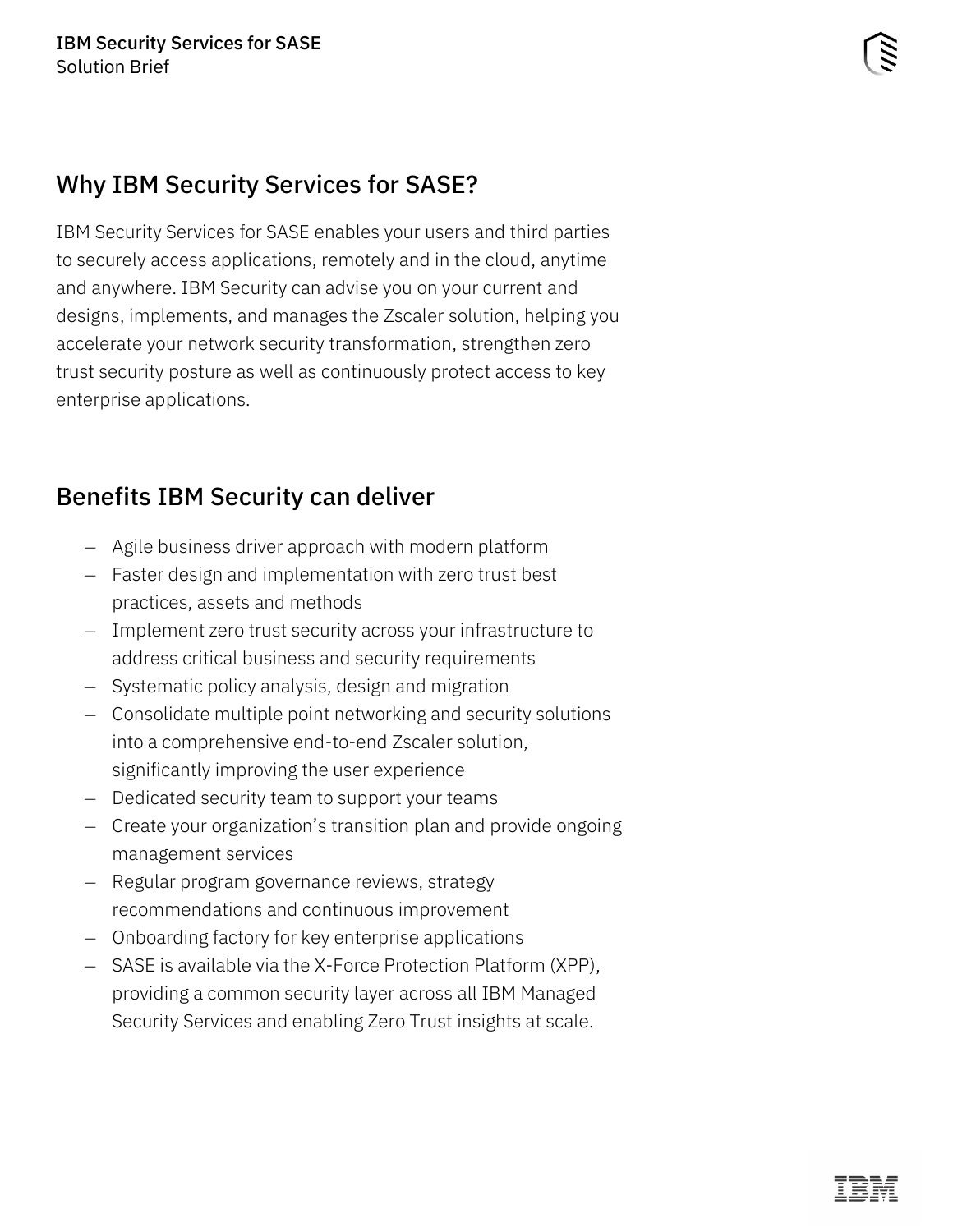# Customer success story

*IBM Security helps a global materials science company reduce their network spend and improve usability by implementing a zero trust solution based on Secure Access Service Edge (SASE).*

## **Situation**

A global chemical manufacturer needed a security solution that scales across their diverse and complex network, covering 160+ countries, 300+ locations and more than 45,000 users.

## **Solution**

IBM Security implemented a zero trust approach based on an end-to-end SASE (Secure Access Service Edge) solution, helping the customer to:

- Accelerate the transition to SD-WAN, helping the customer to fundamentally decrease their network spend
- Replace legacy VPN with zero trust network access (ZTNA) to safeguard remote access of all users
- Protect your users access to the public cloud, allowing for a frictionless access to critical assets

IBM Security partnered up with a SASE technology market leader and provided consulting and managed services to integrate the solution within the customer's existing environment, as well as create a single-pane-ofglass view with IBM Managed Security Services, enhanced with machine learning and artificial intelligence to accelerate detection and response.

## **Results**

Dedicated managed services from IBM Security reducing operations cost by over 50% and providing continued transformation support. Zero trust architecture protects critical private resources from the internet, provides multi-factor authentication, least privileged user access and device microsegmentation.